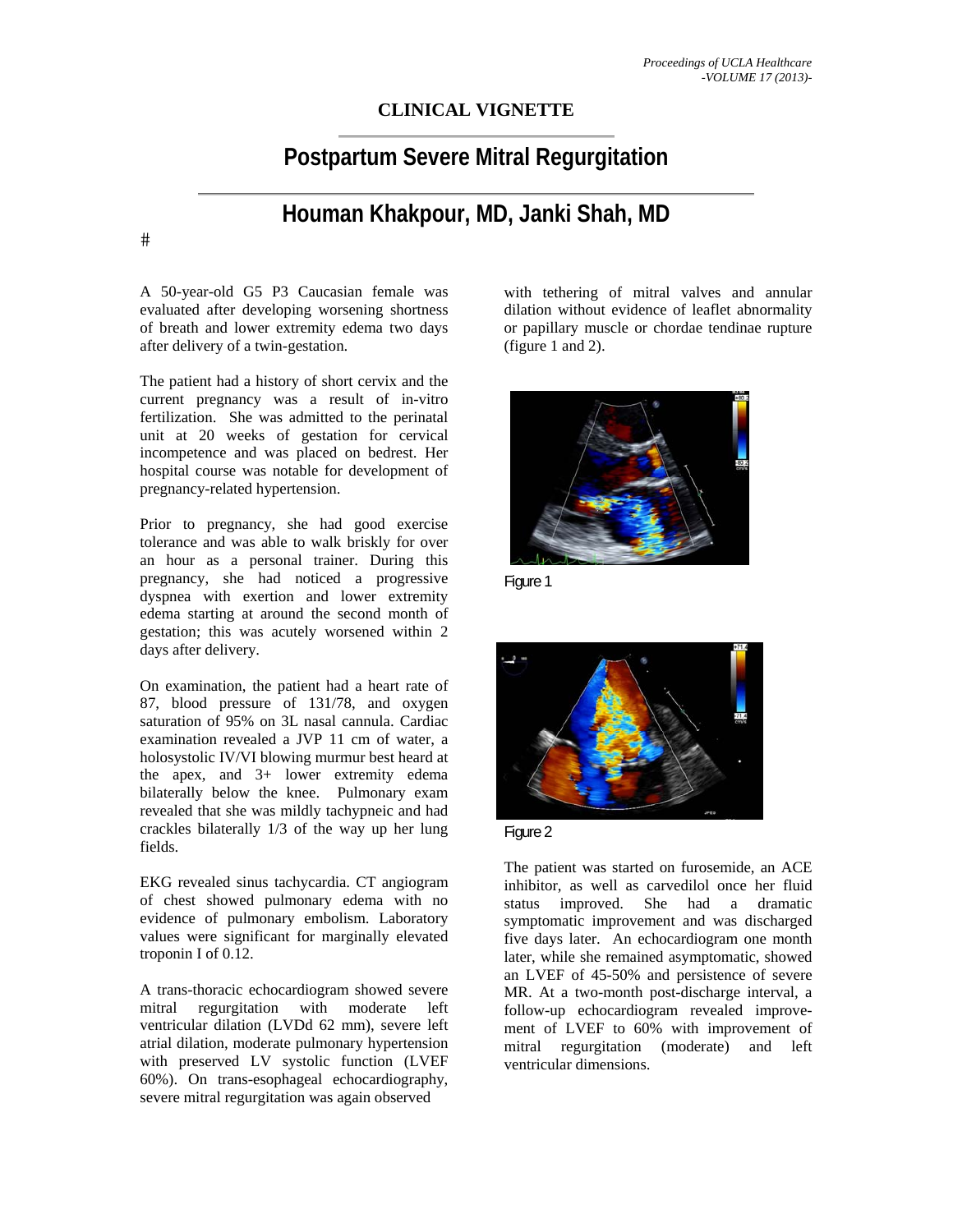#### Mitral regurgitation and pregnancy

Etiologies of mitral regurgitation include 1) Leaflet abnormalities caused by variety of mechanisms including myxomatous degeneration and endocarditis, 2) Papillary muscle and choradae tendinae dysfunction and rupture, and 3) Functional regurgitation secondary to LV annular dilation due to LV dilation or ischemicrelated papillary muscle displacement  $\frac{1}{1}$ . As expected, many of these etiologies can be seen and have been reported during pregnancy  $2,3$ .

The patient's TEE did not reveal any evidence of leaflet, papillary muscle or chordae tendinae abnormality; the presence of valve tethering coupled with annular and left ventricular dilation is suggestive of "functional" MR.

#### Differential diagnosis of functional MR in pregnancy

#### *Pre-existing MR unmasked by pregnancy*

During a normal pregnancy, cardiac output increases substantially and there is a decrease in systemic vascular resistance, with a 5 to 10 percent increase in the ventricular ejection fraction <sup>4</sup> . There is also reversible cardiac remodeling that is associated with cardiovascular volume overload and that results in the gradual dilatation of all four cardiac chambers with associated functional valvular regurgitation<sup>5</sup>. In the presence of pre-existing asymptomatic (compensated) chronic mitral regurgitation, these changes may account for "unmasking" of the underlying valvular dysfunction <sup>6</sup>.

#### *Mitral regurgitation in the setting of peripartum cardiomyopathy*

Peripartum cardiomyopathy (PPCM) is a poorly understood disorder in which left ventricular dysfunction and symptoms of heart failure occur in the peripartum period. Incidence of PPCM in the United States is 1 in 3000 to 4000 births  $^7$ . The diagnostic criteria are onset of heart failure in the last month of pregnancy or in first 5 months postpartum, absence of determinable cause for cardiac failure, and absence of demonstrable heart disease before the last month of pregnancy <sup>8</sup>. Echocardiographic criteria have been recommended (a left ventricular ejection fraction of less than 45 percent, fractional shortening of less than 30 percent)<sup>9</sup>. Risk factors for PPCM include advanced maternal age, multiparity, African race, twinning, gestational hypertension, and long-term tocolysis $<sup>1</sup>$ </sup>

The signs and symptoms of PPCM often mimic the normal physiologic findings of pregnancy and/or post-partum fatigue and sleep deprivation. Patients may experience pedal edema, dyspnea on exertion, paroxysmal nocturnal dyspnea, persistent cough, abdominal discomfort (from hepatic congestion), dizziness, chest pain, and palpitations<sup>6</sup>.

The outcome of patients with peripartum cardiomyopathy is variable. About 50% of patients with PPCM disorder are reported to recover baseline ventricular function within 6 months of delivery; the initial severity of the left ventricular systolic dysfunction or dilatation is not necessarily predictive of the long-term functional outcome<sup>11</sup>.

Classic criteria for the diagnosis of PPCM limit the diagnosis to the last gestational month and first 5 months after delivery and include the<br>presence of LV systolic dysfunction presence of LV systolic dysfunction (LVEF<45%). Our patient had the onset of her symptoms likely prior to the last month of gestation. Despite initially normal ejection fraction at the time evaluation, there was echocardiographic evidence of left ventricular and mitral annular dilation with LV systolic dysfunction noted within one month from diagnosis on repeat TTE. Additionally, several reports and a large database on patients with PPCM challenge the classic criteria by noting that clinical presentation and outcome of patients with pregnancy-associated cardiomyopathy diagnosed earlier than the last gestational month are similar to those of patients with traditional PPCM and suggest that these two conditions may represent a continuum of a spectrum of the same disease  $10,12$ .

#### **REFERENCES**

- 1. **Enriquez-Sarano M, Akins CW, Vahanian A**. Mitral regurgitation. *Lancet*. 2009 Apr 18;373(9672):1382-94. doi: 6736(09)60692-9. Epub 2009 Apr 6. Review. PubMed PMID: 19356795.
- 2. **Hansen AJ, Sorrell VL, Cooper AD, Moulton MJ**. Postpartum rupture of the posteromedial papillary muscle. *J Card Surg*. 2012 May;27(3):313-6. doi: 10.1111/j.1540-8191.2011.01369.x. Epub 2012 Feb 7. PubMed PMID: 22309297.
- 3. **Hagay ZJ, Weissman A, Geva D, Snir E, Caspi A**. Labor and delivery complicated by acute mitral regurgitation due to ruptured chordae tendineae. *Am J Perinatol*. 1995 Mar;12(2):111-2. PubMed PMID: 7779190.
- 4. **Robson SC, Hunter S, Boys RJ, Dunlop W**. Serial study of factors influencing changes in cardiac output